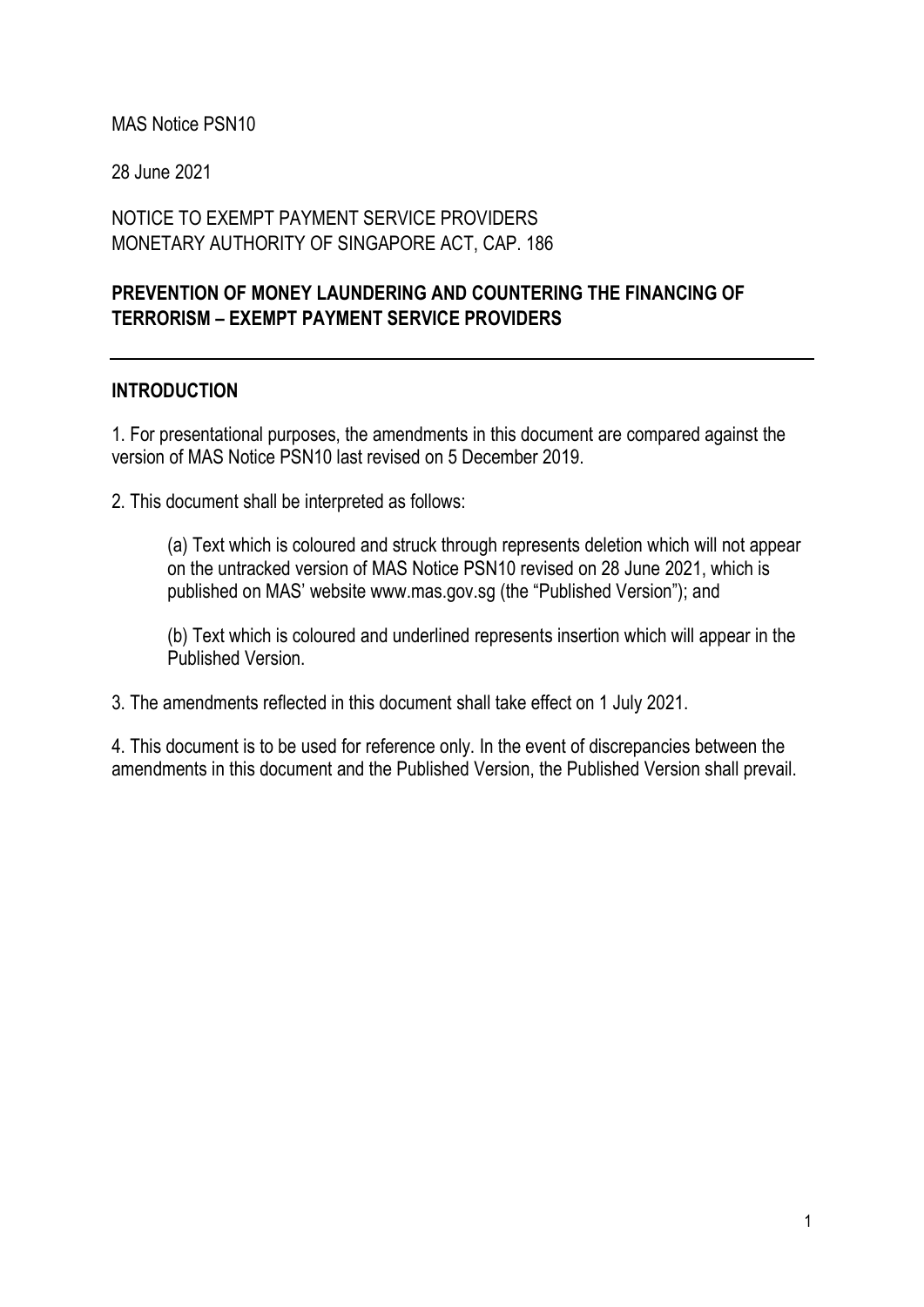## MAS Notice PSN10

5 December 2019 Last revised on 28 June 2021 (Refer to endnotes for history of amendments)

NOTICE TO EXEMPT PAYMENT SERVICE PROVIDERS MONETARY AUTHORITY OF SINGAPORE ACT, CAP. 186

## PREVENTION OF MONEY LAUNDERING AND COUNTERING THE FINANCING OF TERRORISM – EXEMPT PAYMENT SERVICE PROVIDERS

\_\_\_\_\_\_\_\_\_\_\_\_\_\_\_\_\_\_\_\_\_\_\_\_\_\_\_\_\_\_\_\_\_\_\_\_\_\_\_\_\_\_\_\_\_\_\_\_\_\_\_\_\_\_\_\_\_\_\_\_\_\_\_\_\_\_\_\_\_\_

#### 1 INTRODUCTION

- 1.1 This Notice is issued pursuant to section 178 of the Monetary Authority of Singapore Act (Cap. 186) ("MAS Act") and applies to all exempt persons.
- 1.2 This Notice shall take effect from 28 January 2020.

#### 2 DEFINITIONS

2.1 For the purposes of this Notice -

"exempt person" means any of the following persons who is exempt under section 13(1) of the Payment Services Act 2019 (Act 2 of 2019) ("PS Act") from the requirement to have in force a licence that entitles the person to carry on a business of providing any payment service:

- (a) a bank licensed under the Banking Act (Cap. 19);
- (b) a merchant bank approved as a financial institution under the Banking Act MAS Act;
- (c) a finance company licensed under the Finance Companies Act (Cap. 108);
- (d) a person licensed to carry on the business of issuing credit cards or charge cards in Singapore under section 57B of the Banking Act.

[MAS Notice PSN10 (Amendment) 2021]

"product", for the purposes of the definition of specified product, means a facility which is offered by a payment service provider to its customers in relation to one or more payment services under the same terms and conditions;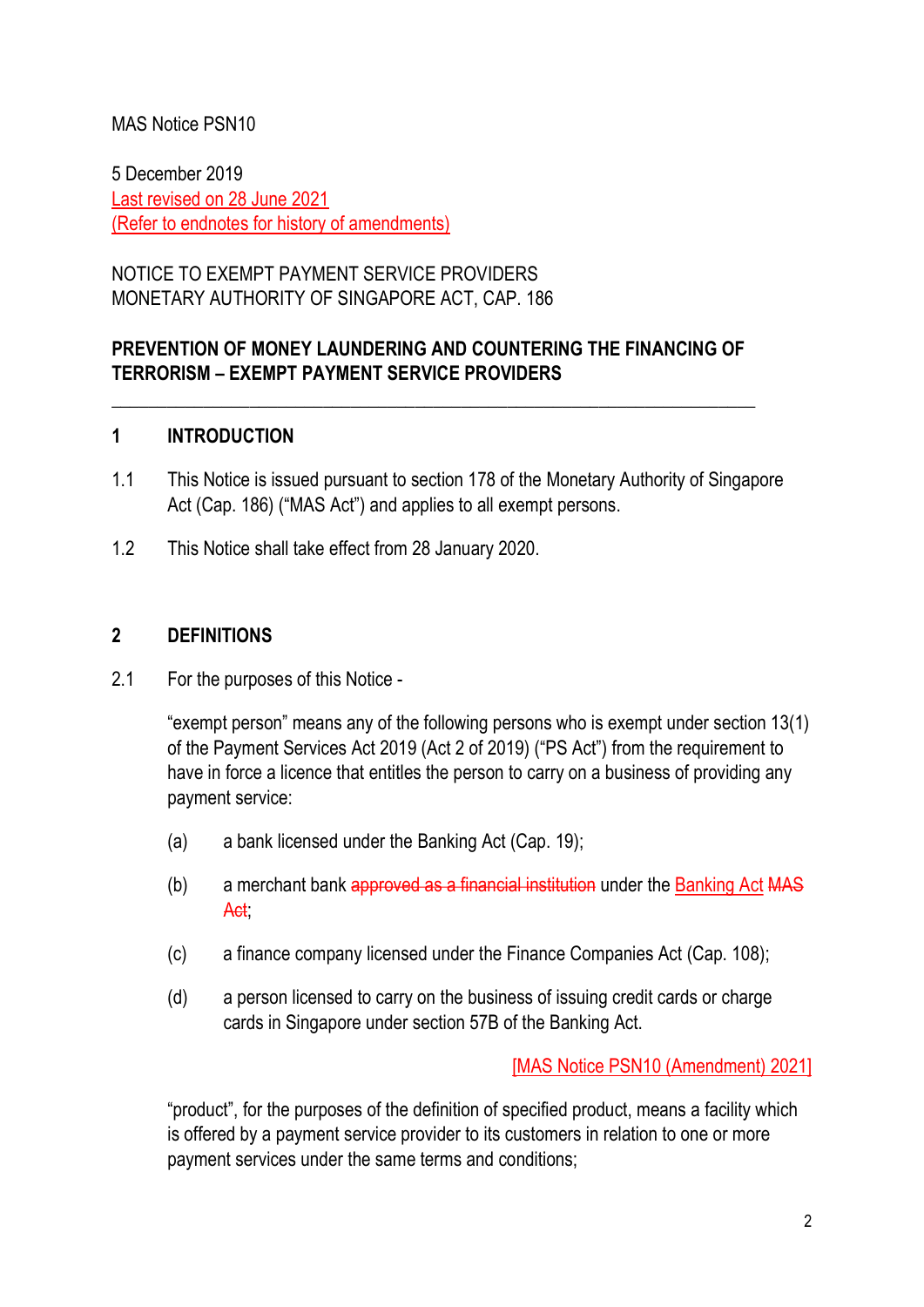"specified product" means a product that involves all of the following services:

- (a) an account issuance service;
- (b) a domestic money transfer service; and
- (c) an e-money issuance service;
- 2.2 The expressions used in this Notice shall, except where defined in this Notice or where the context otherwise requires, have the same meanings as in the PS Act.

# 3 EXEMPTION

- 3.1 An exempt person as described in the first column of Table 1 shall be exempt from the requirements of the corresponding AML/CFT Notice as set out in the second column of Table 1, only to the extent that such requirements relate to the provision of payment services for a specified product.
- 3.2 For the avoidance of doubt, an exempt person shall continue to comply with MAS Notice PS-N01 Notice to Holders of Payment Services Licence (Specified Payment Services) in relation to the provision of payment services for a specified product.

| First column                                                                                                                                            | Second column   |
|---------------------------------------------------------------------------------------------------------------------------------------------------------|-----------------|
| Exempt person                                                                                                                                           | <b>Notice</b>   |
| 1. A bank licensed under the Banking Act                                                                                                                | MAS Notice 626  |
| 2. A merchant bank approved as a financial<br>institution under the Banking Act MAS Act                                                                 | MAS Notice 1014 |
| 3. A finance company licensed under the<br><b>Finance Companies Act</b>                                                                                 | MAS Notice 824  |
| 4. A person licensed to carry on the business<br>of issuing credit cards or charge cards in<br>Singapore under section 57B of the<br><b>Banking Act</b> | MAS Notice 626A |

## Table 1

[MAS Notice PSN10 (Amendment) 2021]